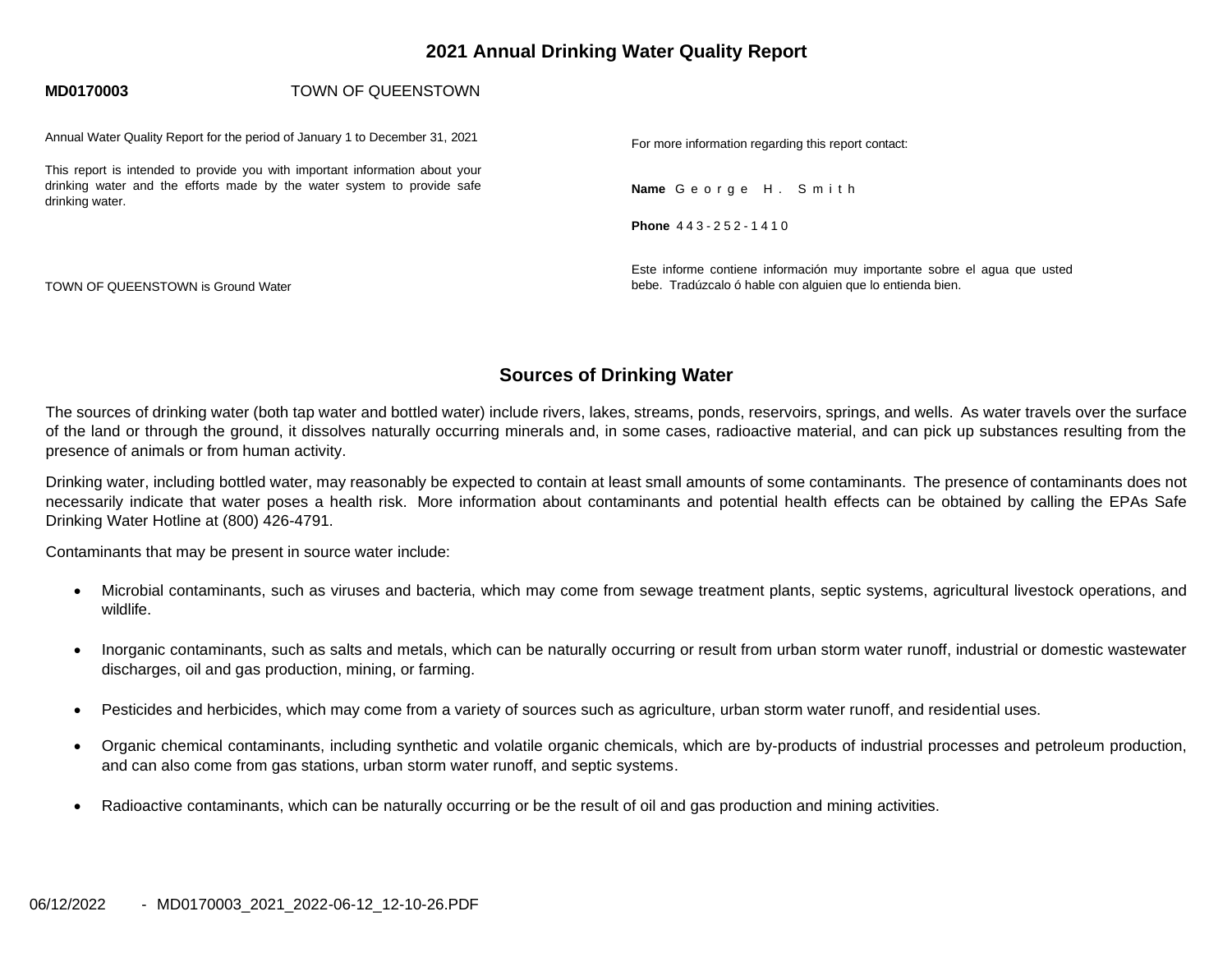In order to ensure that tap water is safe to drink, EPA prescribes regulations which limit the amount of certain contaminants in water provided by public water systems. FDA regulations establish limits for contaminants in bottled water which must provide the same protection for public health.

Some people may be more vulnerable to contaminants in drinking water than the general population.

Immuno-compromised persons such as persons with cancer undergoing chemotherapy, persons who have undergone organ transplants, people with HIV/AIDS or other immune system disorders, some elderly and infants can be particularly at risk from infections. These people should seek advice about drinking water from their health care providers. EPA/CDC guidelines on appropriate means to lessen the risk of infection by Cryptosporidium and other microbial contaminants are available from the Safe Drinking Water Hotline (800-426-4791).

If present, elevated levels of lead can cause serious health problems, especially for pregnant women and young children. Lead in drinking water is primarily from materials and components associated with service lines and home plumbing. We are responsible for providing high quality drinking water, but we cannot control the variety of materials used in plumbing components. When your water has been sitting for several hours, you can minimize the potential for lead exposure by flushing your tap for 30 seconds to 2 minutes before using water for drinking or cooking. If you are concerned about lead in your water, you may wish to have your water tested. Information on lead in drinking water, testing methods, and steps you can take to minimize exposure is available from the Safe Drinking Water Hotline or at [http://www.epa.gov/safewater/lead.](http://www.epa.gov/safewater/lead)

#### **Source Water Information**

SWA = Source Water Assessment

| Source Water Name            |          | Type of Water | <b>Report Status</b> | Location                                                      |
|------------------------------|----------|---------------|----------------------|---------------------------------------------------------------|
| CHESAPEAKE VILL 2 QA951628   | QA951628 | GW            |                      | NEAR 1 E OF QUEENSTOWN APPROX. .2 MI E OF OUTLET<br>CENTER DR |
| DEL RHODES NEW WELL QA952132 | QA952132 | GW            |                      | N OF QUEENSTOWN APPROX, 60 FT N OF DEL RHODES AVE             |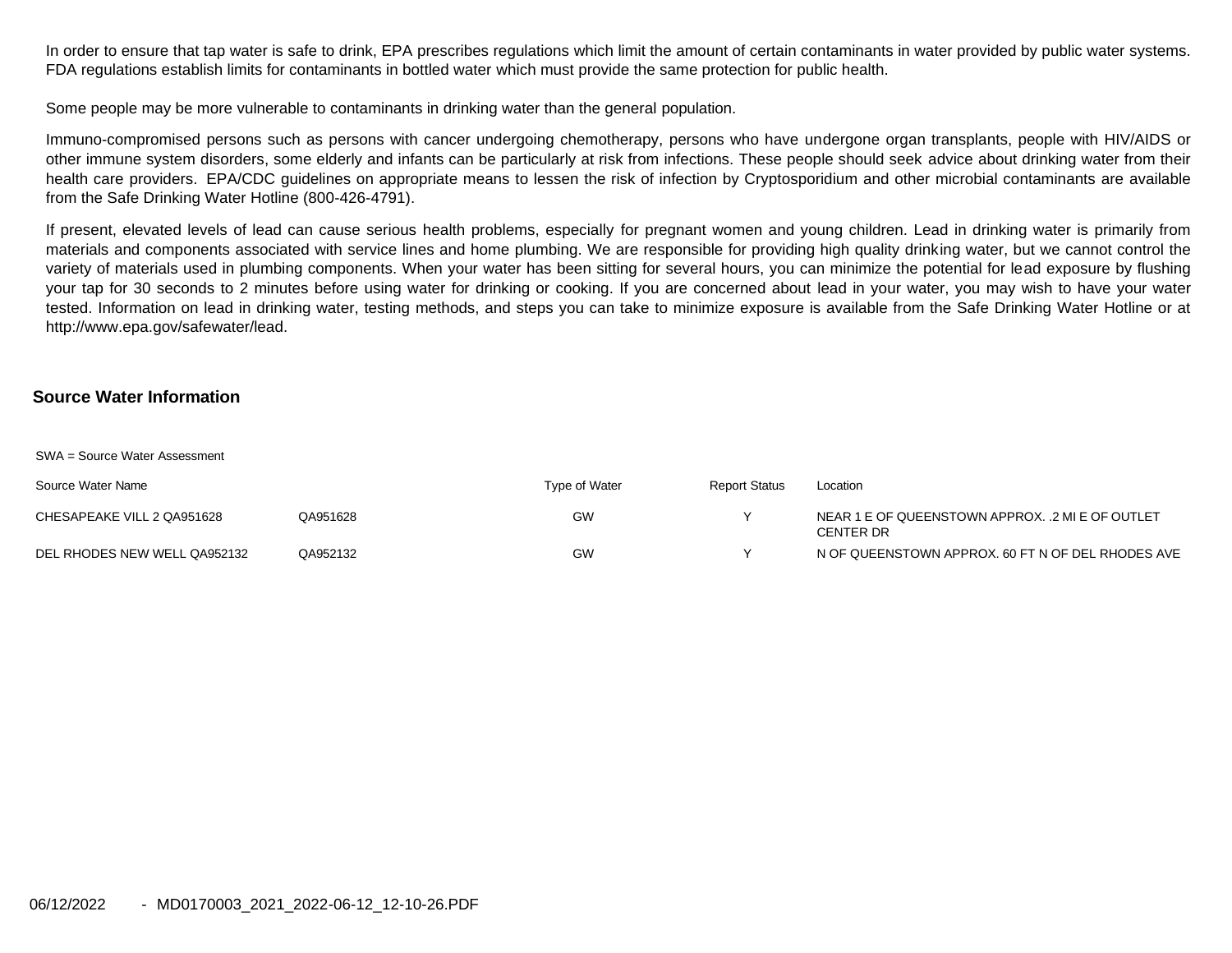# **2021 Regulated Contaminants Detected**

## **Lead and Copper**

#### Definitions:

Action Level Goal (ALG): The level of a contaminant in drinking water below which there is no known or expected risk to health. ALGs allow for a margin of safety. Action Level: The concentration of a contaminant which, if exceeded, triggers treatment or other requirements which a water system must follow.

| <b>Lead and Copper</b> | Date Sampled | <b>MCLG</b> | Action Level (AL) | 90th Percentile | # Sites Over AL | <b>Units</b> | Lead and Copper | <b>Likely Source of Contamination</b>                                                                           |
|------------------------|--------------|-------------|-------------------|-----------------|-----------------|--------------|-----------------|-----------------------------------------------------------------------------------------------------------------|
| Copper                 | 2021         | 1.3         | 1.3               | 0.072           |                 | ppm          | Copper          | Erosion of natural deposits; Leaching from<br>wood preservatives; Corrosion of household  <br>plumbing systems. |

## **Water Quality Test Results**

| <b>Definitions:</b>                                | The following tables contain scientific terms and measures, some of which may require explanation.                                                                                                                                                                      |
|----------------------------------------------------|-------------------------------------------------------------------------------------------------------------------------------------------------------------------------------------------------------------------------------------------------------------------------|
| Avg.                                               | Regulatory compliance with some MCLs are based on running annual average of monthly samples.                                                                                                                                                                            |
| Maximum Contaminant Level or MCL:                  | The highest level of a contaminant that is allowed in drinking water. MCLs are set as close to the MCLGs as feasible using the best available treatment<br>technology.                                                                                                  |
| Level 1 Assessment:                                | A Level 1 assessment is a study of the water system to identify potential problems and determine (if possible) why total coliform bacteria have been<br>found in our water system.                                                                                      |
| Maximum Contaminant Level Goal or MCLG:            | The level of a contaminant in drinking water below which there is no known or expected risk to health. MCLGs allow for a margin of safety.                                                                                                                              |
| Level 2 Assessment:                                | A Level 2 assessment is a very detailed study of the water system to identify potential problems and determine (if possible) why an E. coli MCL<br>violation has occurred and/or why total coliform bacteria have been found in our water system on multiple occasions. |
| Maximum residual disinfectant level or MRDL:       | The highest level of a disinfectant allowed in drinking water. There is convincing evidence that addition of a disinfectant is necessary for control of<br>microbial contaminants.                                                                                      |
| Maximum residual disinfectant level goal or MRDLG: | The level of a drinking water disinfectant below which there is no known or expected risk to health. MRDLGs do not reflect the benefits of the use of<br>disinfectants to control microbial contaminants.                                                               |
| na:                                                | not applicable.                                                                                                                                                                                                                                                         |
| mrem:                                              | millirems per year (a measure of radiation absorbed by the body)                                                                                                                                                                                                        |
| ppb:                                               | micrograms per liter or parts per billion - or one ounce in 7,350,000 gallons of water.                                                                                                                                                                                 |
| ppm:                                               | milligrams per liter or parts per million - or one ounce in 7,350 gallons of water.                                                                                                                                                                                     |
| Treatment Technique or TT:                         | A required process intended to reduce the level of a contaminant in drinking water.                                                                                                                                                                                     |